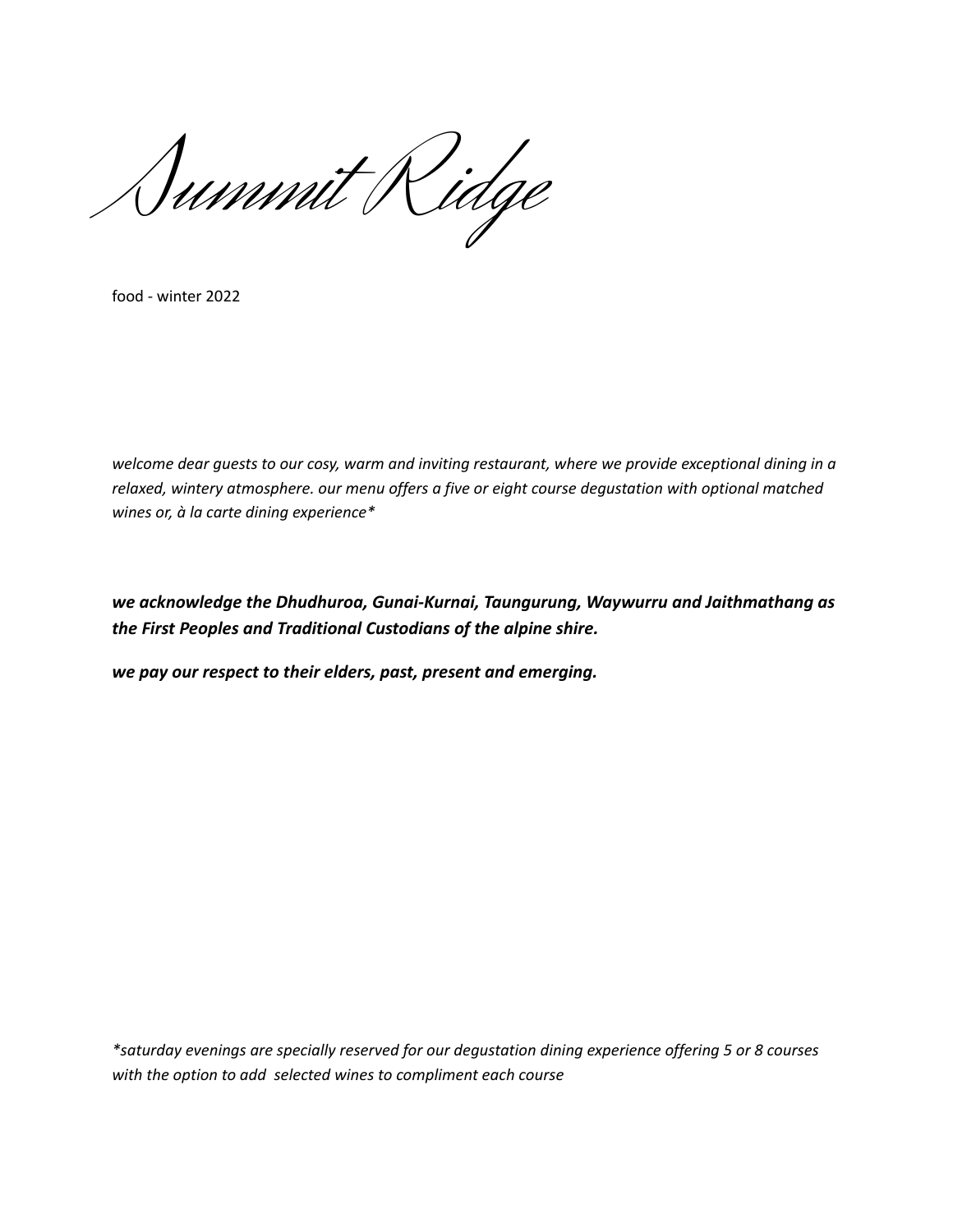degustation 5 course/wine \$120/160pp<br>8 course/wine \$160/220pp

seared kingfish, fennel, grapefruit, candied olives deep sea scallops, blue cheese, spinach, crispy pancetta beef tartare, sou vide egg yolk, potato chips, smoked relish ❄ ricotta gnocchi, burnt butter, sage, leek, silverbeet ❄ duck breast, beetroot, root vegetables, berry jus ❄ pork belly, parsnip, roast apple, frisse, blue cheese ❄ clove panna cotta, fig, leatherwood honey ❄ cheese selection, apple, pickled grapes, candied nuts, cracker ❄

vegetarian option 5 course/wine \$120/160pp

❄ mushroom crostini, parsnip puree, nashi pear, pine nuts ❄ heirloom tomato salad, boccaccini, compressed basil oil beetroot carpaccio, goat's curd, walnuts, micro herbs ricotta gnocchi, burnt butter, sage, leek, silverbeet butternut pumpkin, halloumi, quinoa, pomegranate, pine nuts ❄ porcini mushroom risotto, spinach, parmigiano, truffle ❄ clove panna cotta, fig, leatherwood honey ❄ cheese selection, apple, pickled grapes, candied nuts, cracker ❄

❄ *items included in the 8 course degustation*

8 course/wine \$160/220pp